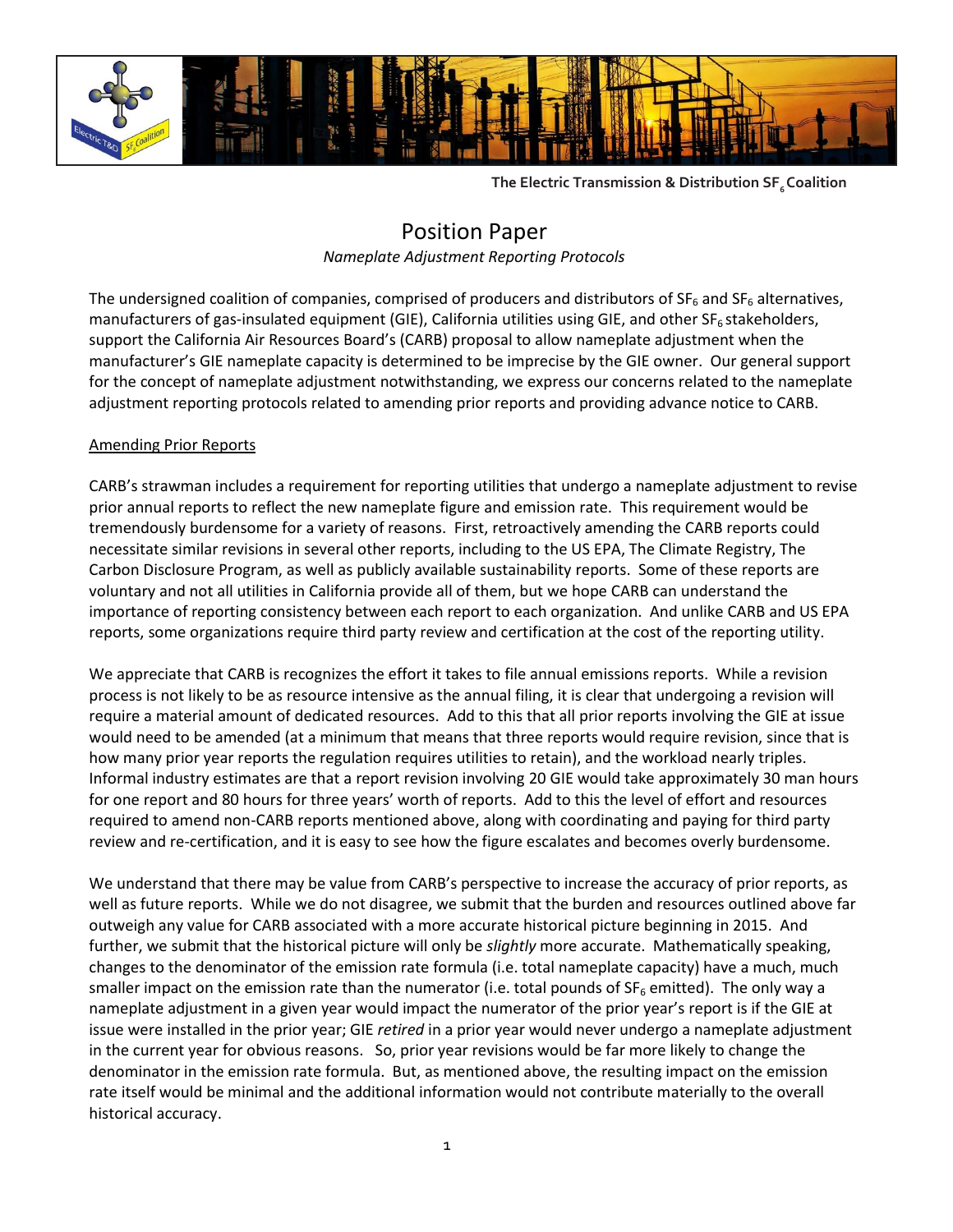In light of the above, we recommend that CARB remove the requirement to revise prior year reports. If CARB still feels there is value to increasing the accuracy (albeit slightly) of prior years, we recommend CARB extrapolate data from the nameplate adjustments in the first year after the regulatory revisions take effect (i.e. number of nameplates adjusted in relation to number of pounds of adjustment) and apply the delta proportionally to the prior years. This would give CARB a better sense of actual emission levels in recent history, without the added reporting burden to regulated entities.

### Date of Nameplate Adjustment Filing

It is not clear from the strawman when utilities would be allowed to submit the documentation for and execute a nameplate adjustment. We request that CARB clarify in the final rule that utilities be allowed to submit nameplate adjustment documentation in conjunction with the annual emissions report.

## Standardized Template

CARB's strawman would require utilities to submit documentation supporting the calculations and measurements associated with the nameplate adjustment to the "Executive Officer" within 30 days. We recommend that CARB develop a standardized template for utilities to use to complete this process. A standardized template would provide regulatory certainty for submitting utilities and ease of review for CARB. We also request that CARB facilitate this submission via a secure, online submission platform.

## 60-Day Notification Requirement

The requirement to notify CARB of the intent to determine a new nameplate capacity 60 days prior to performing the nameplate adjustment process is unnecessarily restrictive and counter-intuitive. It is overly restrictive because it seems to add little, if any, regulatory value; if CARB wants to be notified when this process is used, then utilities should simply be required to report to CARB after its use. It also presupposes that utilities will know 60 days in advance and with 100% certainty when and where the nameplate adjustment process will be utilized, which often is not the case. Operational realities requiring unexpected removal of old GIE, installation of new GIE, and servicing of current GIE occur routinely, and may result in a need for nameplate adjustment as well.

The 60-day notice requirement is also counter-intuitive because it assumes that utilities know well in advance that a new nameplate capacity will be required. This is impossible, since it is this very process that utilities will use to know if an adjustment is necessary. In other words, utilities are unable to notify CARB of an "intent to determine a new nameplate capacity" until they know that the current nameplate requires adjustment. And utilities are unaware that the current nameplate requires adjustment until they undertake the steps outlined in the process.

We understand that CARB would like to be notified in advance when this process is used and when a new nameplate request is forthcoming. However, we believe that this purpose is best served by a written notification within ten (10) business days after the process occurs.

### Permanently Affixed Nameplate

We have concerns with the proposed requirement to permanently affix the new nameplate figure to the GIE and associated parameters for several reasons. First, we recommend that utilities be given the option to either track the nameplate capacity adjustment digitally or to physically affix the adjusted capacity figure. As CARB is aware, the original nameplate contains a broad range of information. In light of the amount and range of information, it is very helpful to have a physical nameplate present for inspection and servicing. But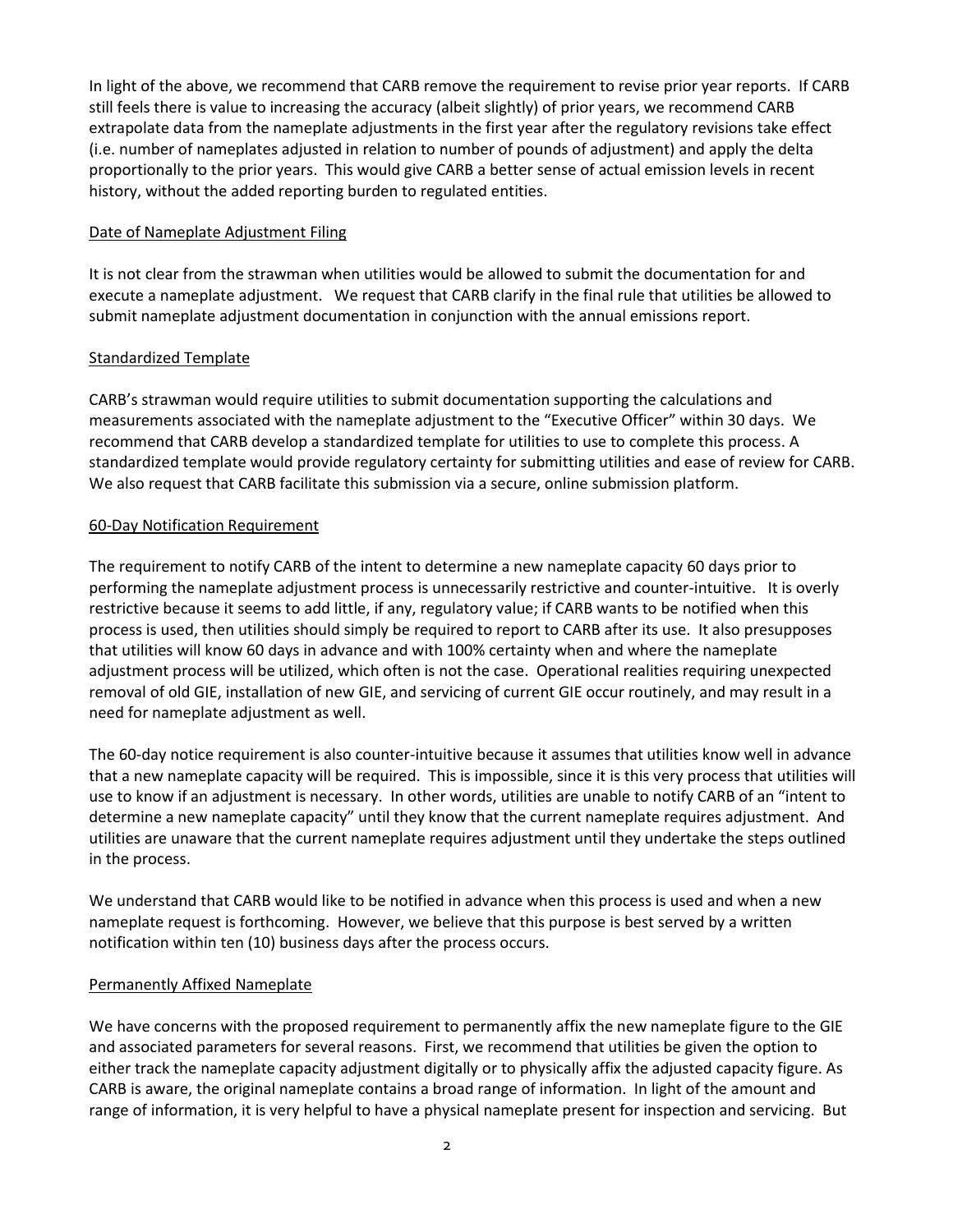in the event of a capacity adjustment, utilities are certainly capable of tracking the new capacity (e.g. only one item of information) digitally, thereby obviating the need for a new, permanently affixed nameplate, and utilities should be given a choice to do so.

Second, we are concerned with CARB's use of the word "permanent" to describe how the new nameplate should be affixed to the GIE. Under a strict definition of the term, no manner of affixation is truly permanent. No matter what method is used to affix the new nameplate, it can be reversed. In the event a utility opts to affix a new nameplate (as opposed to digitally tracking the adjustment), we recommend the following language: "The new nameplate capacity shall be continuously affixed to the device until permanent decommissioning."

Third, in the event a utility opts to affix a new nameplate, we recommend further requirements to standardize information on this nameplate. In order for utilities to comply with the 30-day deadline in CARB's proposed language, they will have to forego the current process of ordering a new nameplate – similar in size and material to the GIE's current nameplate – from the OEM because this process takes much longer than 30 days. Rather, utilities would need to source the nameplate material (which would likely vary from the original nameplate provided by the OEM) and printing service directly. For the sake of conformity and consistency across the industry, affixed nameplate capacities should all be required to include the adjustment date, GIE serial number and the phrase: "Adjusted Nameplate Capacity."

Finally, we anticipate that a material number of the nameplate adjustments will occur at decommissioning of the GIE. The current language would require that the utility affix a new nameplate to retiring GIE, only to discard the GIE shortly thereafter. The language should be amended to clarify that this requirement does not apply to nameplate adjustments that occur during decommissioning.

We appreciate CARB's willingness to engage with industry on this and related issues. For questions or further discussion, please contact Jonathan Stewart a[t jonathan.stewart@nema.org.](mailto:jonathan.stewart@nema.org)

Sincerely,

Jonathan Stewart Industry Director National Electrical Manufacturers Association, on behalf of

The Electric Transmission & Distribution Coalition Airgas USA LLC Concorde Specialty Gases DILO Inc. Electronic Fluorocarbons, LLC G&W Electric Company Power Engineers Mitsubishi Electric Power Products Inc. S&C Electric Company San Diego Gas & Electric Solvay Fluorides Sacramento Municipal Utility District Toshiba International Corporation